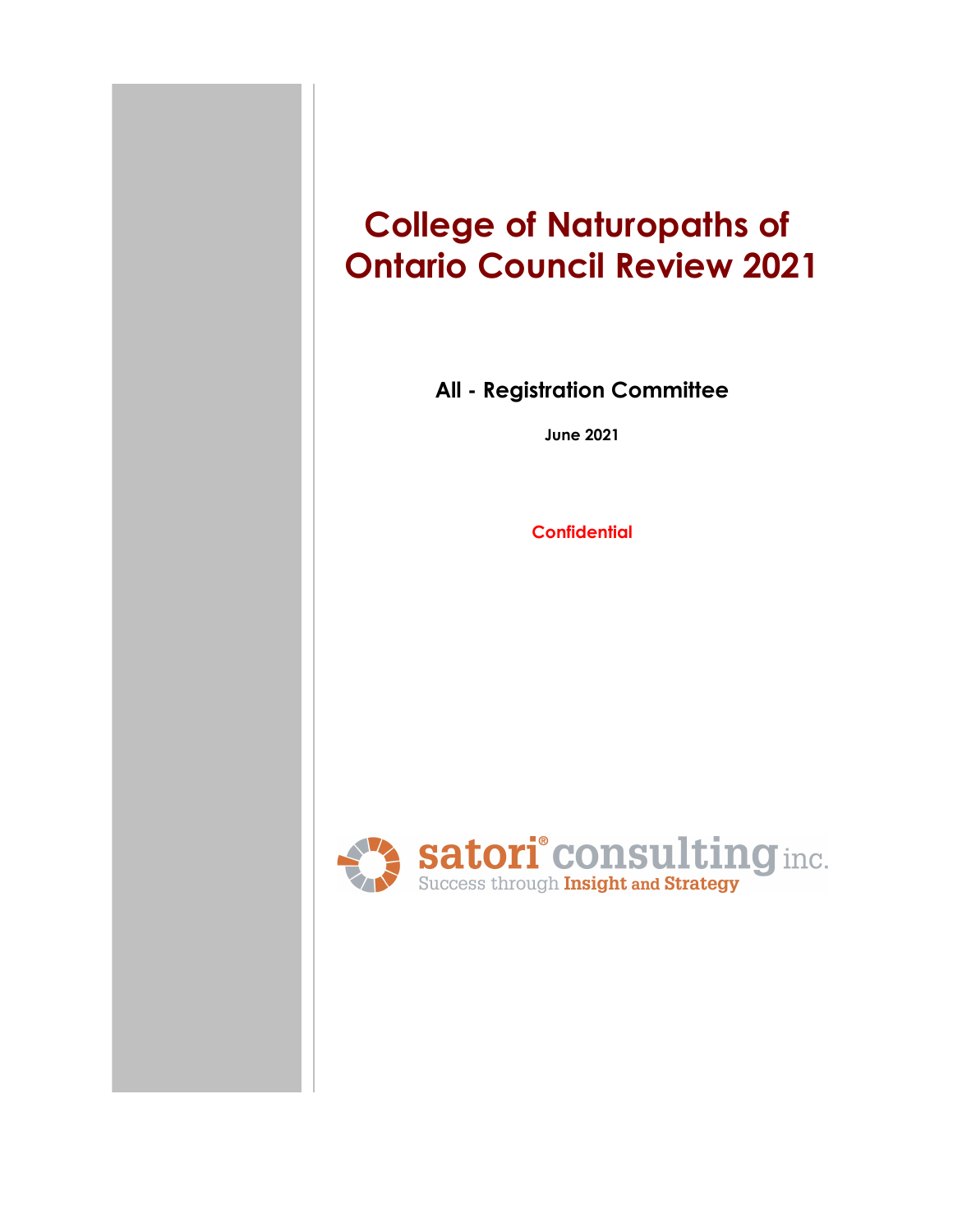## **Registration Committee Self/Peer Review**

Report for: All - Registration Committee Page 1 of 11 Satori° consulting inc.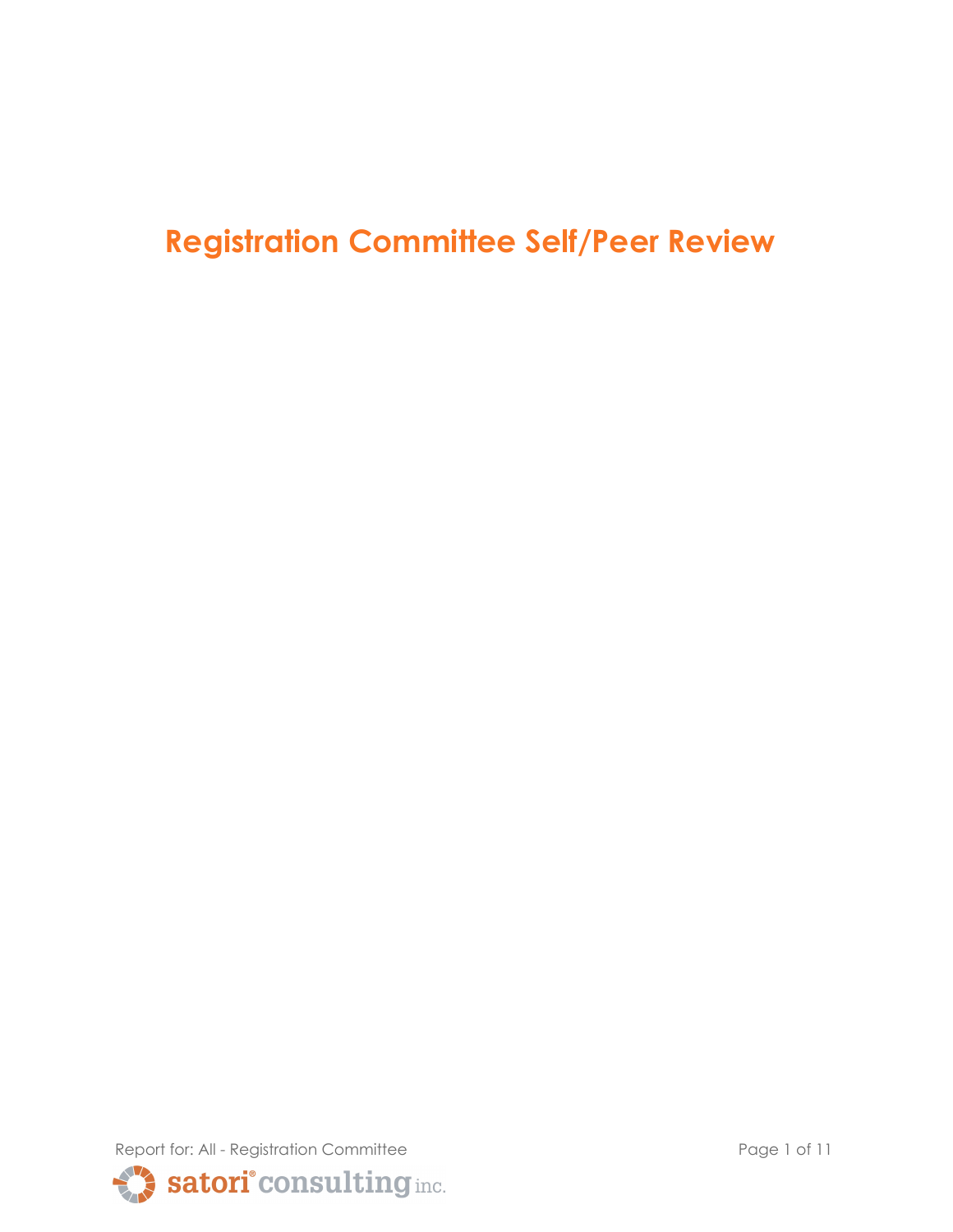## **Average Rating by Competencies**



Report for: All - Registration Committee Page 2 of 11 satori<sup>°</sup>consulting inc.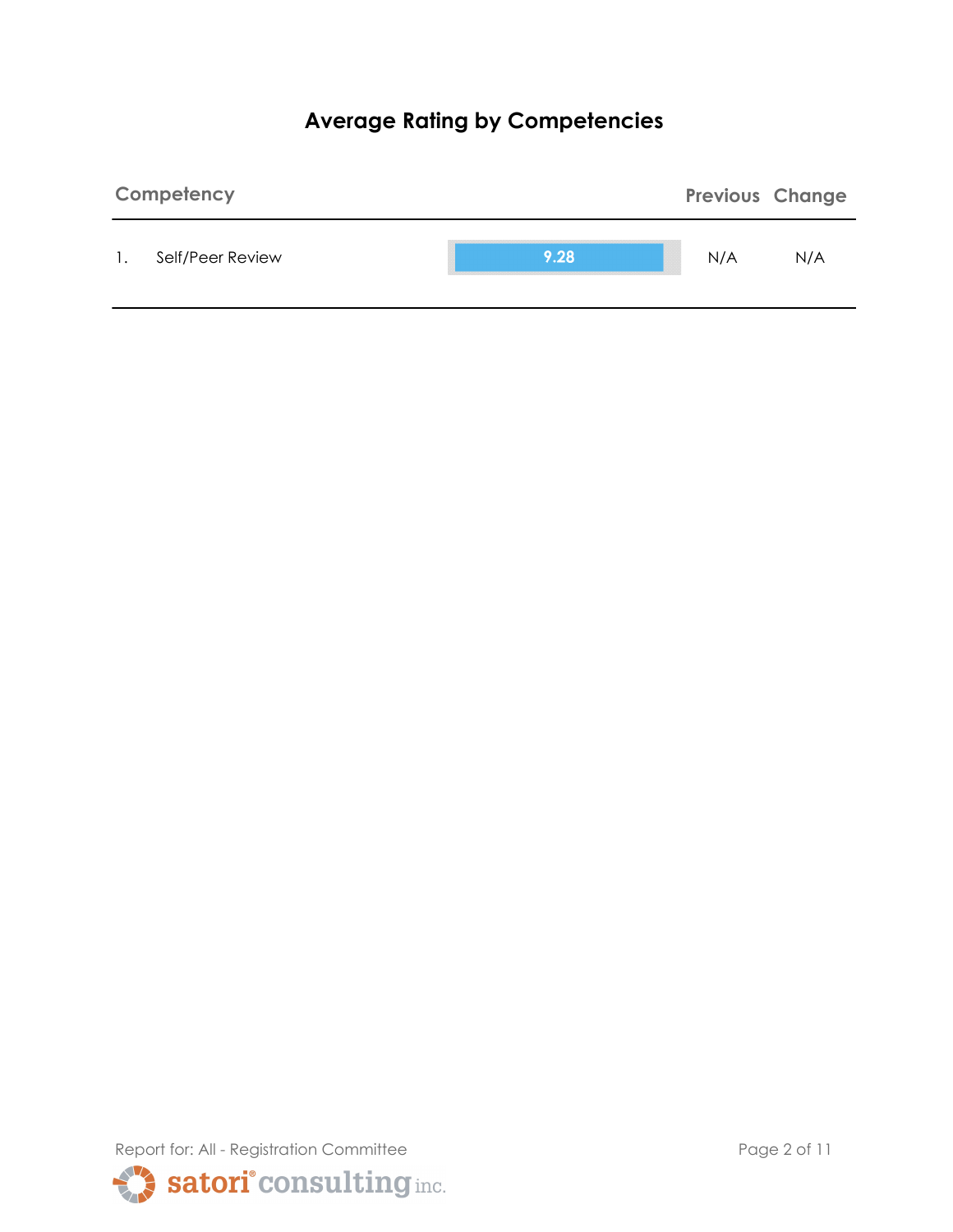#### **Competencies**

**\_\_\_\_\_\_\_\_\_\_\_\_\_\_\_\_\_\_\_\_\_\_\_\_\_\_\_\_\_\_\_\_\_\_\_\_\_\_\_\_\_\_\_\_\_\_\_\_\_\_\_\_\_\_\_\_\_\_\_\_\_\_\_\_\_\_\_\_\_**

### **Registration Committee Self/Peer Review**

1. Participates with a good balance of listening and talking.

| $\pmb{0}$<br>0   | $\mathbf{I}$<br>$\mathbf 0$    | $\overline{2}$<br>$\mathbf 0$         | $\mathbf{3}$<br>$\mathbf 0$ | $\boldsymbol{4}$<br>$\mathbf 0$ | $5\phantom{1}$<br>1<br>9.05              | $\boldsymbol{6}$<br>1            | $\overline{\mathbf{z}}$<br>3              | 8<br>10                                                    | 9<br>$\overline{2}$ | 10<br>25 | Prev.<br>N/A | Change<br>N/A                                                           |
|------------------|--------------------------------|---------------------------------------|-----------------------------|---------------------------------|------------------------------------------|----------------------------------|-------------------------------------------|------------------------------------------------------------|---------------------|----------|--------------|-------------------------------------------------------------------------|
|                  |                                |                                       |                             |                                 |                                          |                                  |                                           |                                                            |                     |          |              |                                                                         |
|                  |                                |                                       |                             |                                 |                                          |                                  |                                           |                                                            |                     |          |              |                                                                         |
|                  |                                |                                       |                             |                                 |                                          |                                  |                                           |                                                            |                     |          |              |                                                                         |
|                  |                                |                                       |                             |                                 |                                          |                                  |                                           |                                                            |                     |          |              |                                                                         |
|                  |                                |                                       |                             |                                 |                                          |                                  |                                           | 2. Is always prepared for Registration Committee meetings. |                     |          |              |                                                                         |
|                  | $\mathbf{I}$                   | $\overline{2}$                        | $\mathbf{3}$                | 4                               | $5\phantom{1}$                           | 6                                | $\overline{\mathbf{z}}$                   | 8                                                          | 9                   | 10       | Prev.        | Change                                                                  |
|                  | $\overline{0}$                 | $\mathsf{O}\xspace$                   | $\mathsf{O}\xspace$         | $\mathbf 0$                     | $\mathbf 0$                              | 1                                | $\overline{2}$                            | 8                                                          | $\overline{2}$      | 29       |              |                                                                         |
|                  |                                |                                       |                             |                                 | 9.33                                     |                                  |                                           |                                                            |                     |          | N/A          | N/A                                                                     |
| $\boldsymbol{0}$ | $\mathbf{I}$<br>$\overline{0}$ | $\overline{2}$<br>$\mathsf{O}\xspace$ | $\mathbf{3}$<br>$\mathbf 0$ | $\boldsymbol{4}$<br>$\mathbf 0$ | $5\phantom{1}$<br>$\overline{0}$<br>9.31 | $\boldsymbol{6}$<br>$\mathbf{1}$ | $\overline{\mathbf{z}}$<br>$\overline{4}$ | 8<br>5                                                     | 9<br>3              | 10<br>29 | Prev.<br>N/A | Change<br>N/A                                                           |
|                  |                                |                                       |                             |                                 |                                          |                                  |                                           |                                                            |                     |          |              | 3. Willingly and constructively engages in difficult conversations when |

4. Actively participates in all Registration Committee discussions.

|                   |  |  |                      |  |  |     | 0 1 2 3 4 5 6 7 8 9 10 Prev. Change |
|-------------------|--|--|----------------------|--|--|-----|-------------------------------------|
| Committee Ratings |  |  | 0 0 0 0 0 1 1 7 6 27 |  |  |     |                                     |
| Overall Average   |  |  | 9.36                 |  |  | N/A | N/A                                 |

Report for: All - Registration Committee Page 3 of 11

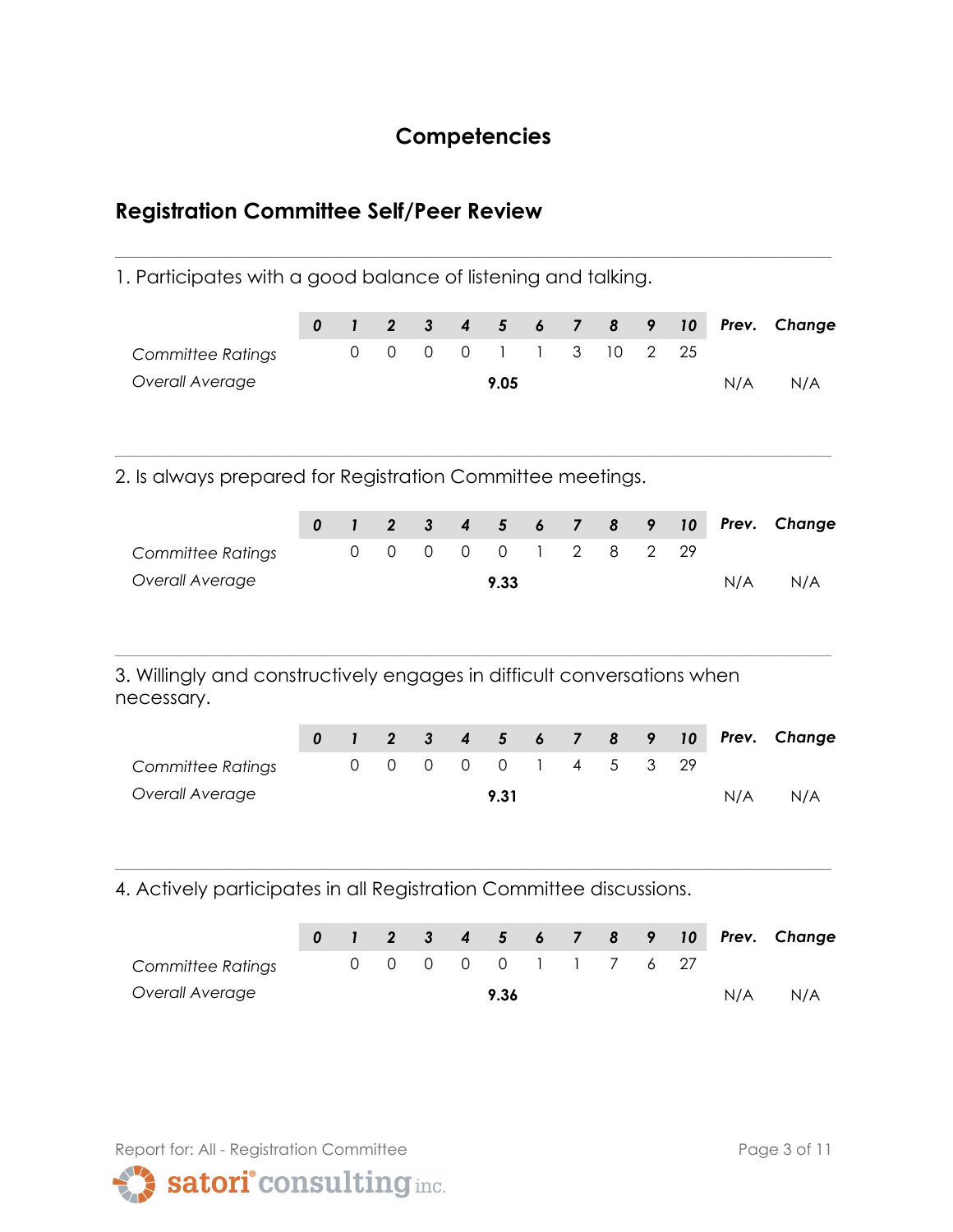5. Is independent and objective.

|                   |  |  |      |  |                       |     | 0 1 2 3 4 5 6 7 8 9 10 Prev. Change |
|-------------------|--|--|------|--|-----------------------|-----|-------------------------------------|
| Committee Ratings |  |  |      |  | 0 0 0 0 0 0 1 7 10 24 |     |                                     |
| Overall Average   |  |  | 9.36 |  |                       | N/A | N/A                                 |

**\_\_\_\_\_\_\_\_\_\_\_\_\_\_\_\_\_\_\_\_\_\_\_\_\_\_\_\_\_\_\_\_\_\_\_\_\_\_\_\_\_\_\_\_\_\_\_\_\_\_\_\_\_\_\_\_\_\_\_\_\_\_\_\_\_\_\_\_\_**

**\_\_\_\_\_\_\_\_\_\_\_\_\_\_\_\_\_\_\_\_\_\_\_\_\_\_\_\_\_\_\_\_\_\_\_\_\_\_\_\_\_\_\_\_\_\_\_\_\_\_\_\_\_\_\_\_\_\_\_\_\_\_\_\_\_\_\_\_\_**

6. Takes an active role in policy reviews when necessary.

|                   |  |  |                       |  |  |     | 0 1 2 3 4 5 6 7 8 9 10 Prev. Change |
|-------------------|--|--|-----------------------|--|--|-----|-------------------------------------|
| Committee Ratings |  |  | 0 0 0 0 0 0 4 7 10 11 |  |  |     |                                     |
| Overall Average   |  |  | 8.88                  |  |  | N/A | N/A                                 |

**\_\_\_\_\_\_\_\_\_\_\_\_\_\_\_\_\_\_\_\_\_\_\_\_\_\_\_\_\_\_\_\_\_\_\_\_\_\_\_\_\_\_\_\_\_\_\_\_\_\_\_\_\_\_\_\_\_\_\_\_\_\_\_\_\_\_\_\_\_**

7. Is focused on delivering on the Registration Committee's mandate.

|                   |  |  |                      |  |  |     | 0 1 2 3 4 5 6 7 8 9 10 Prev. Change |
|-------------------|--|--|----------------------|--|--|-----|-------------------------------------|
| Committee Ratings |  |  | 0 0 0 0 0 0 0 7 7 28 |  |  |     |                                     |
| Overall Average   |  |  | 9.5                  |  |  | N/A | N/A                                 |

8. Doesn't hesitate to comment, criticize constructively, or disagree.

|                   |  |  |      |  |                       |  |     | 0 1 2 3 4 5 6 7 8 9 10 Prev. Change |
|-------------------|--|--|------|--|-----------------------|--|-----|-------------------------------------|
| Committee Ratings |  |  |      |  | 0 0 0 0 0 1 0 11 1 29 |  |     |                                     |
| Overall Average   |  |  | 9.36 |  |                       |  | N/A | N/A                                 |

**\_\_\_\_\_\_\_\_\_\_\_\_\_\_\_\_\_\_\_\_\_\_\_\_\_\_\_\_\_\_\_\_\_\_\_\_\_\_\_\_\_\_\_\_\_\_\_\_\_\_\_\_\_\_\_\_\_\_\_\_\_\_\_\_\_\_\_\_\_**

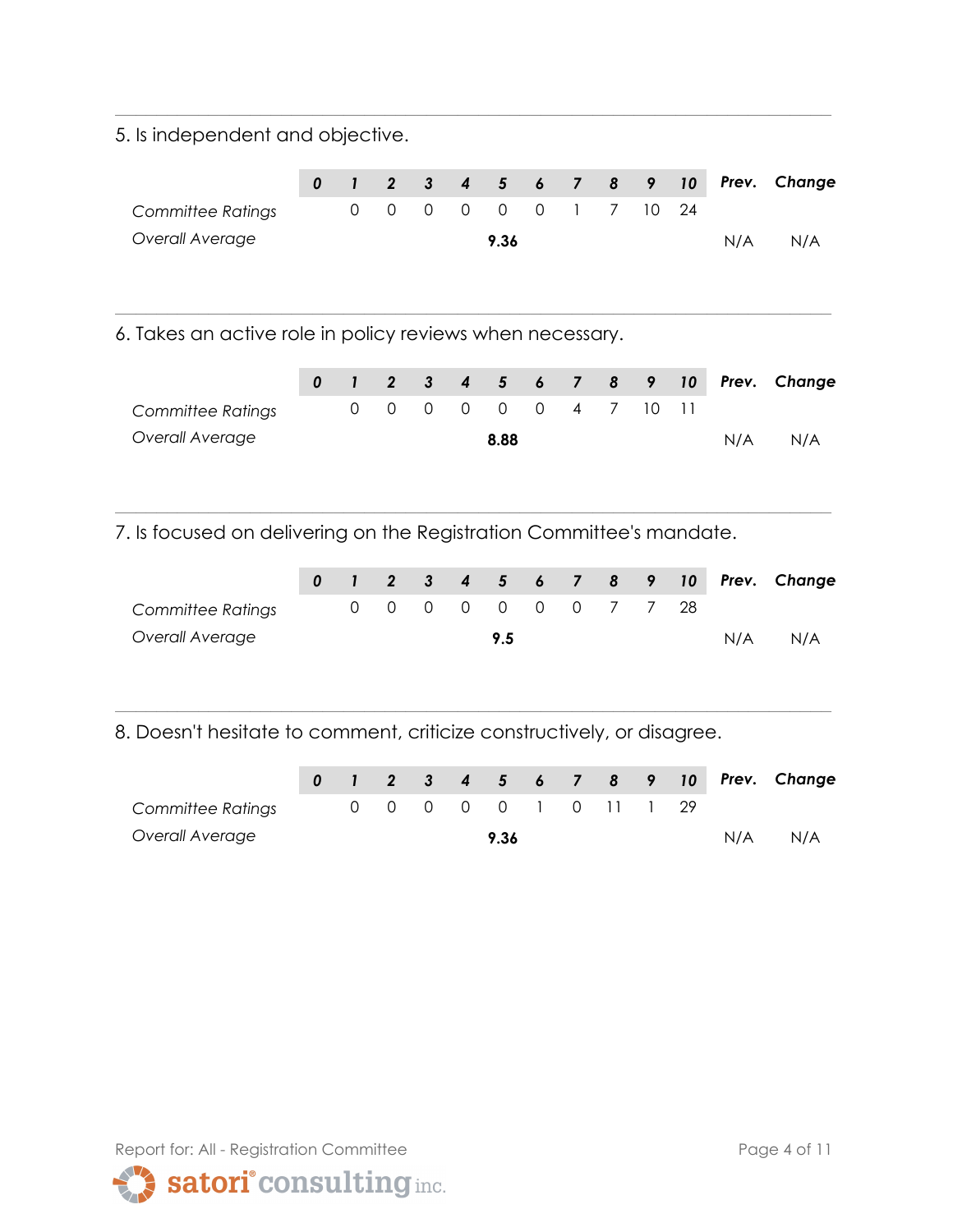## **Highest and Lowest Rated Questions**

#### **Highest Rated Questions (High to Low)**

| <b>Question</b>                                                           | <b>Competency</b> | <b>Overall</b> |
|---------------------------------------------------------------------------|-------------------|----------------|
| 7. Is focused on delivering on the Registration Committee's<br>mandate.   | Self/Peer Review  | 9.5            |
| 8. Doesn't hesitate to comment, criticize constructively, or<br>disagree. | Self/Peer Review  | 9.36           |
| 4. Actively participates in all Registration Committee discussions.       | Self/Peer Review  | 9.36           |
| 5. Is independent and objective.                                          | Self/Peer Review  | 9.36           |
| 2. Is always prepared for Registration Committee meetings.                | Self/Peer Review  | 9.33           |

#### **Lowest Rated Questions (Low to High)**

| <b>Question</b>                                                                       | <b>Competency</b> | <b>Overall</b> |
|---------------------------------------------------------------------------------------|-------------------|----------------|
| 6. Takes an active role in policy reviews when necessary.                             | Self/Peer Review  | 8.88           |
| 1. Participates with a good balance of listening and talking.                         | Self/Peer Review  | 9.05           |
| 3. Willingly and constructively engages in difficult conversations<br>when necessary. | Self/Peer Review  | 9.31           |
| 2. Is always prepared for Registration Committee meetings.                            | Self/Peer Review  | 9.33           |
| 8. Doesn't hesitate to comment, criticize constructively, or<br>disagree.             | Self/Peer Review  | 9.36           |
| 4. Actively participates in all Registration Committee discussions.                   | Self/Peer Review  | 9.36           |
| 5. Is independent and objective.                                                      | Self/Peer Review  | 9.36           |

Report for: All - Registration Committee Page 5 of 11

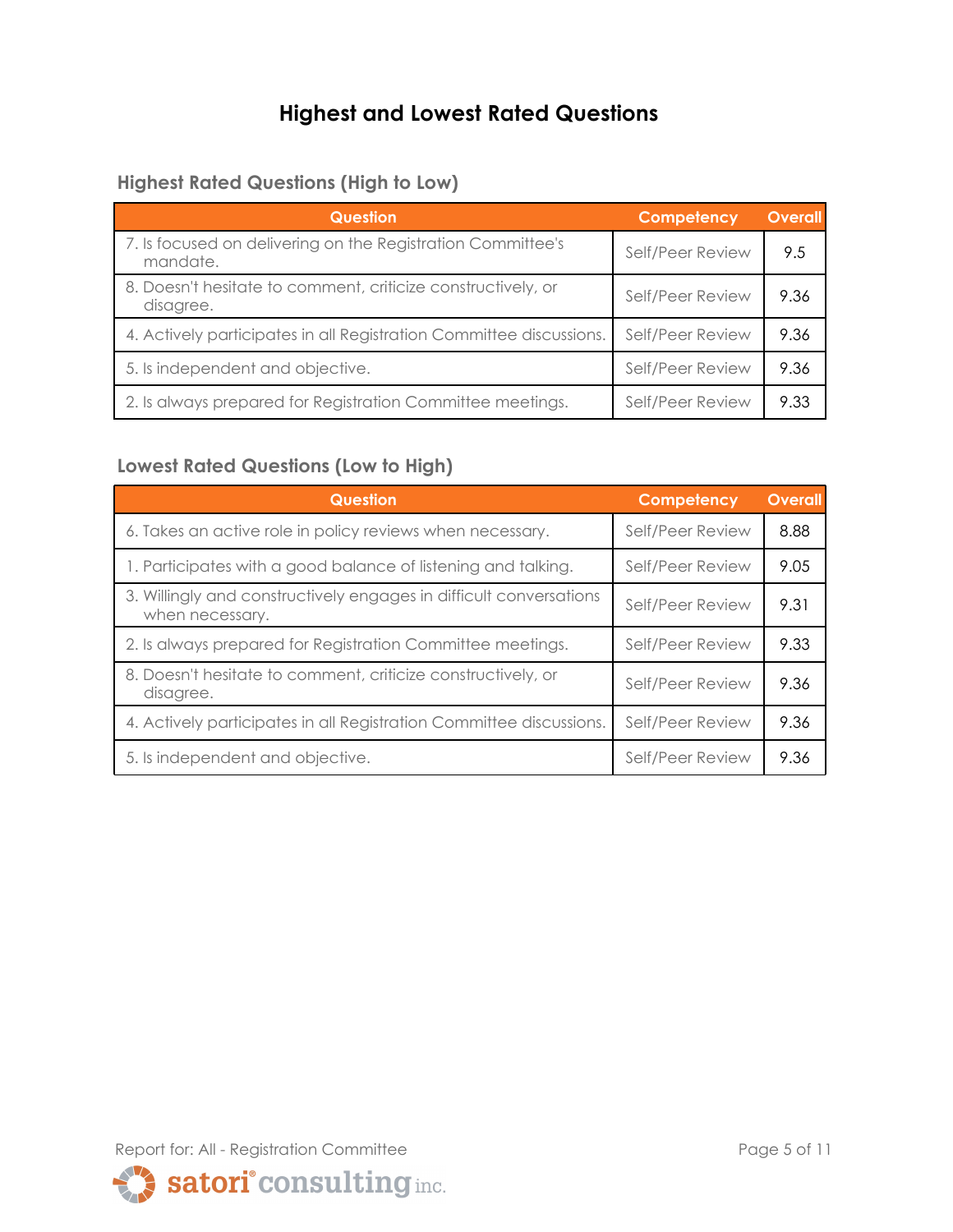**Registration Committee Effectiveness**

Report for: All - Registration Committee Page 6 of 11 Satori<sup>°</sup> consulting inc.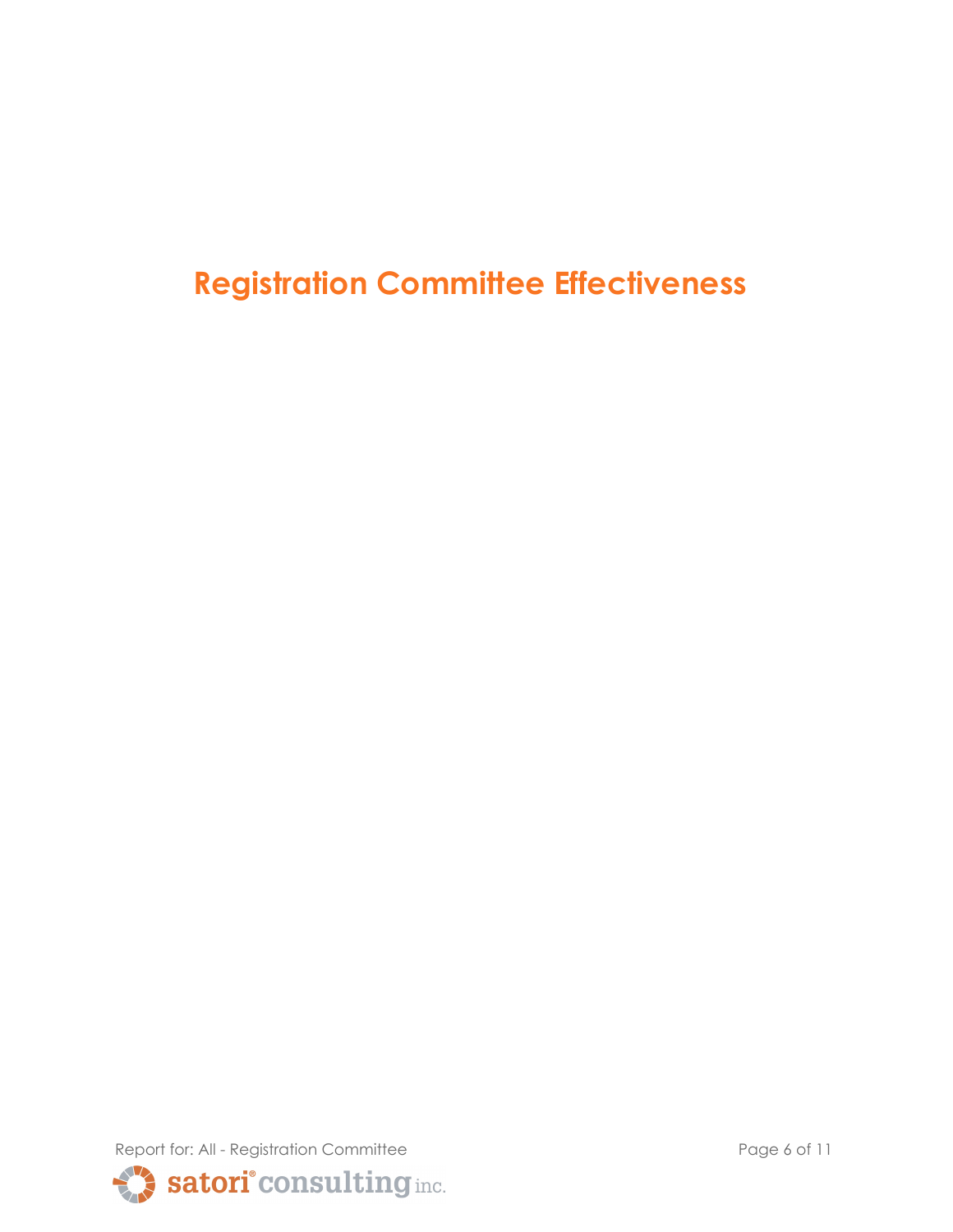## **Average Rating by Competencies**



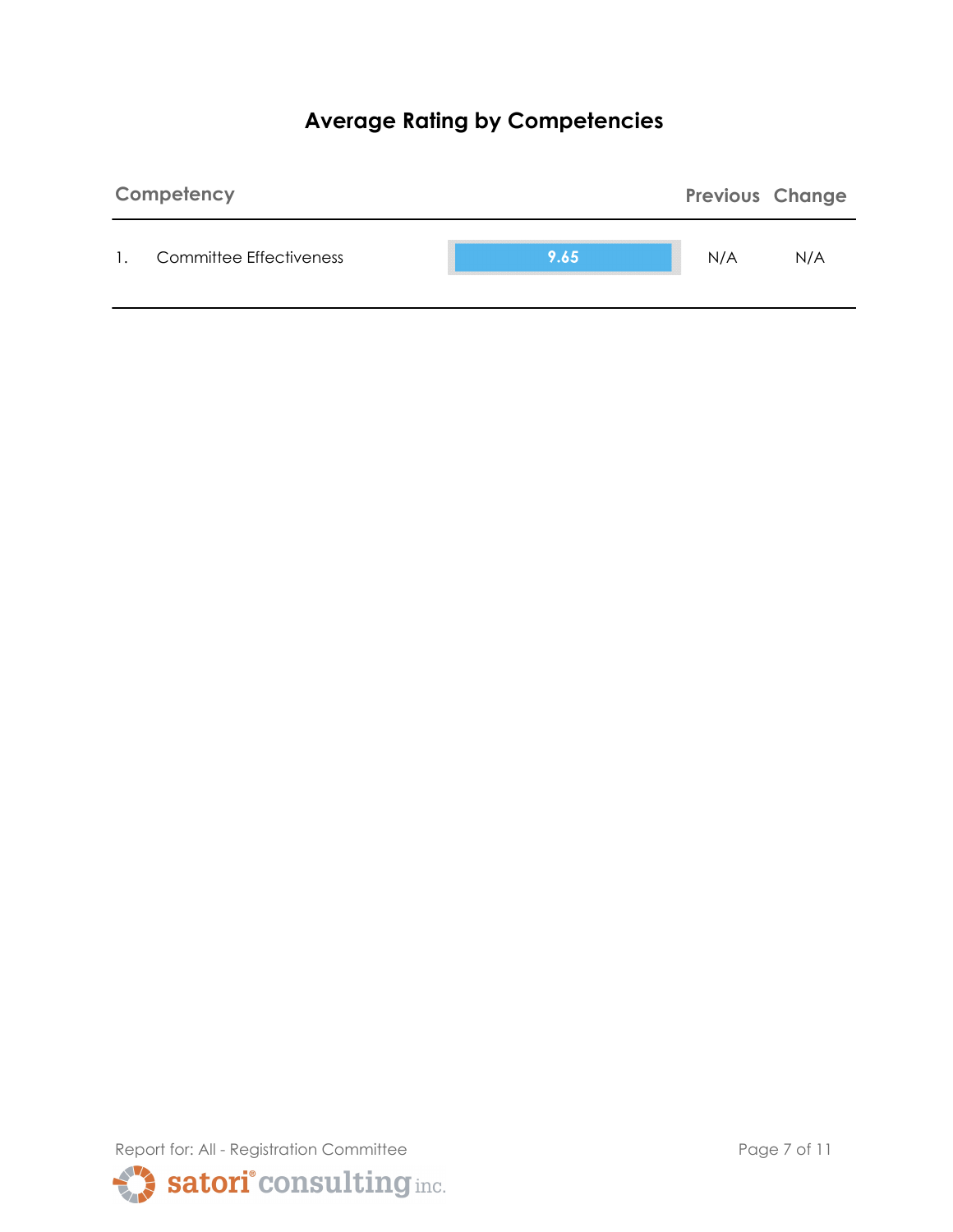#### **Competencies**

#### **Registration Committee Effectiveness**

1. The Registration Committee effectively discharges its responsibilities as set out in the committee terms of reference.

**\_\_\_\_\_\_\_\_\_\_\_\_\_\_\_\_\_\_\_\_\_\_\_\_\_\_\_\_\_\_\_\_\_\_\_\_\_\_\_\_\_\_\_\_\_\_\_\_\_\_\_\_\_\_\_\_\_\_\_\_\_\_\_\_\_\_\_\_\_**

|                          |  |  |                     |  |  |     | 0 1 2 3 4 5 6 7 8 9 10 Prev. Change |
|--------------------------|--|--|---------------------|--|--|-----|-------------------------------------|
| <b>Committee Ratings</b> |  |  | 0 0 0 0 0 0 0 0 2 4 |  |  |     |                                     |
| Overall Average          |  |  | 9.67                |  |  | N/A | N/A                                 |
|                          |  |  |                     |  |  |     |                                     |

**\_\_\_\_\_\_\_\_\_\_\_\_\_\_\_\_\_\_\_\_\_\_\_\_\_\_\_\_\_\_\_\_\_\_\_\_\_\_\_\_\_\_\_\_\_\_\_\_\_\_\_\_\_\_\_\_\_\_\_\_\_\_\_\_\_\_\_\_\_**

2. The composition of the Registration Committee provides for strong governance.

|                   |  |  |      |  |                     |  |     | 0 1 2 3 4 5 6 7 8 9 10 Prev. Change |
|-------------------|--|--|------|--|---------------------|--|-----|-------------------------------------|
| Committee Ratings |  |  |      |  | 0 0 0 0 0 0 0 0 1 5 |  |     |                                     |
| Overall Average   |  |  | 9.83 |  |                     |  | N/A | N/A                                 |

**\_\_\_\_\_\_\_\_\_\_\_\_\_\_\_\_\_\_\_\_\_\_\_\_\_\_\_\_\_\_\_\_\_\_\_\_\_\_\_\_\_\_\_\_\_\_\_\_\_\_\_\_\_\_\_\_\_\_\_\_\_\_\_\_\_\_\_\_\_**

3. All members of the Registration Committee actively participate and contribute to meetings.

|                   |  |  |      |  |                     |  |     | 0 1 2 3 4 5 6 7 8 9 10 Prev. Change |
|-------------------|--|--|------|--|---------------------|--|-----|-------------------------------------|
| Committee Ratings |  |  |      |  | 0 0 0 0 0 0 0 0 2 4 |  |     |                                     |
| Overall Average   |  |  | 9.67 |  |                     |  | N/A | N/A                                 |

4. Sufficient time allowed to enable the Registration Committee to undertake fulsome discussions.

**\_\_\_\_\_\_\_\_\_\_\_\_\_\_\_\_\_\_\_\_\_\_\_\_\_\_\_\_\_\_\_\_\_\_\_\_\_\_\_\_\_\_\_\_\_\_\_\_\_\_\_\_\_\_\_\_\_\_\_\_\_\_\_\_\_\_\_\_\_**

|                   |  |  |      |  |                     |  |     | 0 1 2 3 4 5 6 7 8 9 10 Prev. Change |
|-------------------|--|--|------|--|---------------------|--|-----|-------------------------------------|
| Committee Ratings |  |  |      |  | 0 0 0 0 0 0 0 0 1 5 |  |     |                                     |
| Overall Average   |  |  | 9.83 |  |                     |  | N/A | N/A                                 |



satori<sup>°</sup> consulting inc.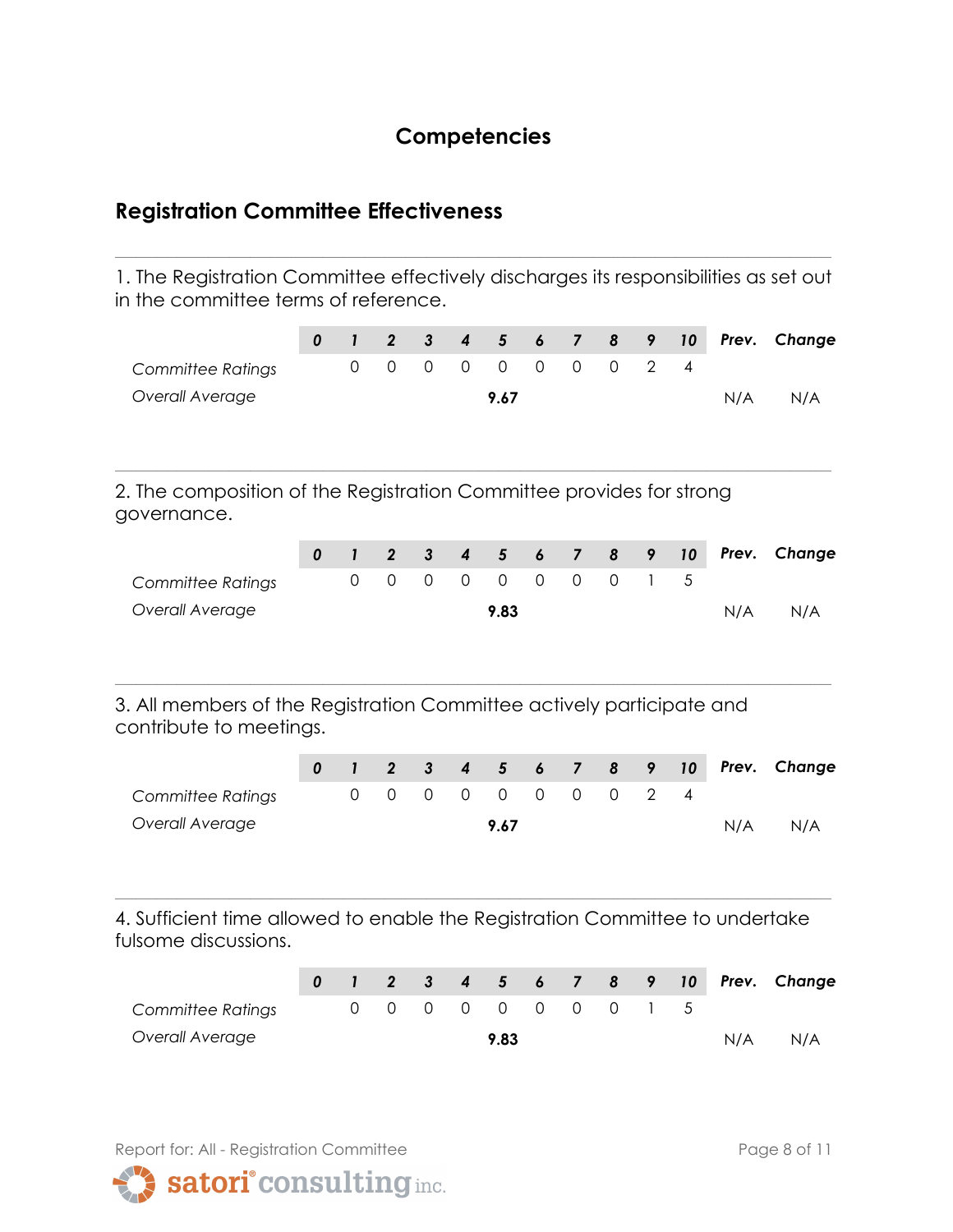5. All members are prepared for Registration Committee meetings.

|  |  | 9.67 |  |  | N/A                 | N/A                                 |
|--|--|------|--|--|---------------------|-------------------------------------|
|  |  |      |  |  |                     |                                     |
|  |  |      |  |  | 0 0 0 0 0 0 0 0 2 4 | 0 1 2 3 4 5 6 7 8 9 10 Prev. Change |

**\_\_\_\_\_\_\_\_\_\_\_\_\_\_\_\_\_\_\_\_\_\_\_\_\_\_\_\_\_\_\_\_\_\_\_\_\_\_\_\_\_\_\_\_\_\_\_\_\_\_\_\_\_\_\_\_\_\_\_\_\_\_\_\_\_\_\_\_\_**

**\_\_\_\_\_\_\_\_\_\_\_\_\_\_\_\_\_\_\_\_\_\_\_\_\_\_\_\_\_\_\_\_\_\_\_\_\_\_\_\_\_\_\_\_\_\_\_\_\_\_\_\_\_\_\_\_\_\_\_\_\_\_\_\_\_\_\_\_\_** 6. All members attend Registration Committee meetings. (As set out in by-laws)

|                   |  |  |     |  |                     |  |     | 0 1 2 3 4 5 6 7 8 9 10 Prev. Change |
|-------------------|--|--|-----|--|---------------------|--|-----|-------------------------------------|
| Committee Ratings |  |  |     |  | 0 0 0 0 0 0 0 0 1 4 |  |     |                                     |
| Overall Average   |  |  | 9.8 |  |                     |  | N/A | N/A                                 |

7. The Registration Committee appropriately exercises its authority and fulfills its duties and responsibilities authorized under the Regulated Health Professions Act, 1991.

**\_\_\_\_\_\_\_\_\_\_\_\_\_\_\_\_\_\_\_\_\_\_\_\_\_\_\_\_\_\_\_\_\_\_\_\_\_\_\_\_\_\_\_\_\_\_\_\_\_\_\_\_\_\_\_\_\_\_\_\_\_\_\_\_\_\_\_\_\_**

|                   |  |  |      |  |                     |  |     | 0 1 2 3 4 5 6 7 8 9 10 Prev. Change |
|-------------------|--|--|------|--|---------------------|--|-----|-------------------------------------|
| Committee Ratings |  |  |      |  | 0 0 0 0 0 0 0 0 2 4 |  |     |                                     |
| Overall Average   |  |  | 9.67 |  |                     |  | N/A | N/A                                 |

8. The Registration Committee bi-annually reviews relevant regulations made under the Naturopathy Act, 2007.

**\_\_\_\_\_\_\_\_\_\_\_\_\_\_\_\_\_\_\_\_\_\_\_\_\_\_\_\_\_\_\_\_\_\_\_\_\_\_\_\_\_\_\_\_\_\_\_\_\_\_\_\_\_\_\_\_\_\_\_\_\_\_\_\_\_\_\_\_\_**

|                          |  |  |                     |  |  |     | 0 1 2 3 4 5 6 7 8 9 10 Prev. Change |
|--------------------------|--|--|---------------------|--|--|-----|-------------------------------------|
| <b>Committee Ratings</b> |  |  | 0 0 0 0 0 0 0 1 0 3 |  |  |     |                                     |
| Overall Average          |  |  | 9.5                 |  |  | N/A | N/A                                 |

Report for: All - Registration Committee Page 9 of 11

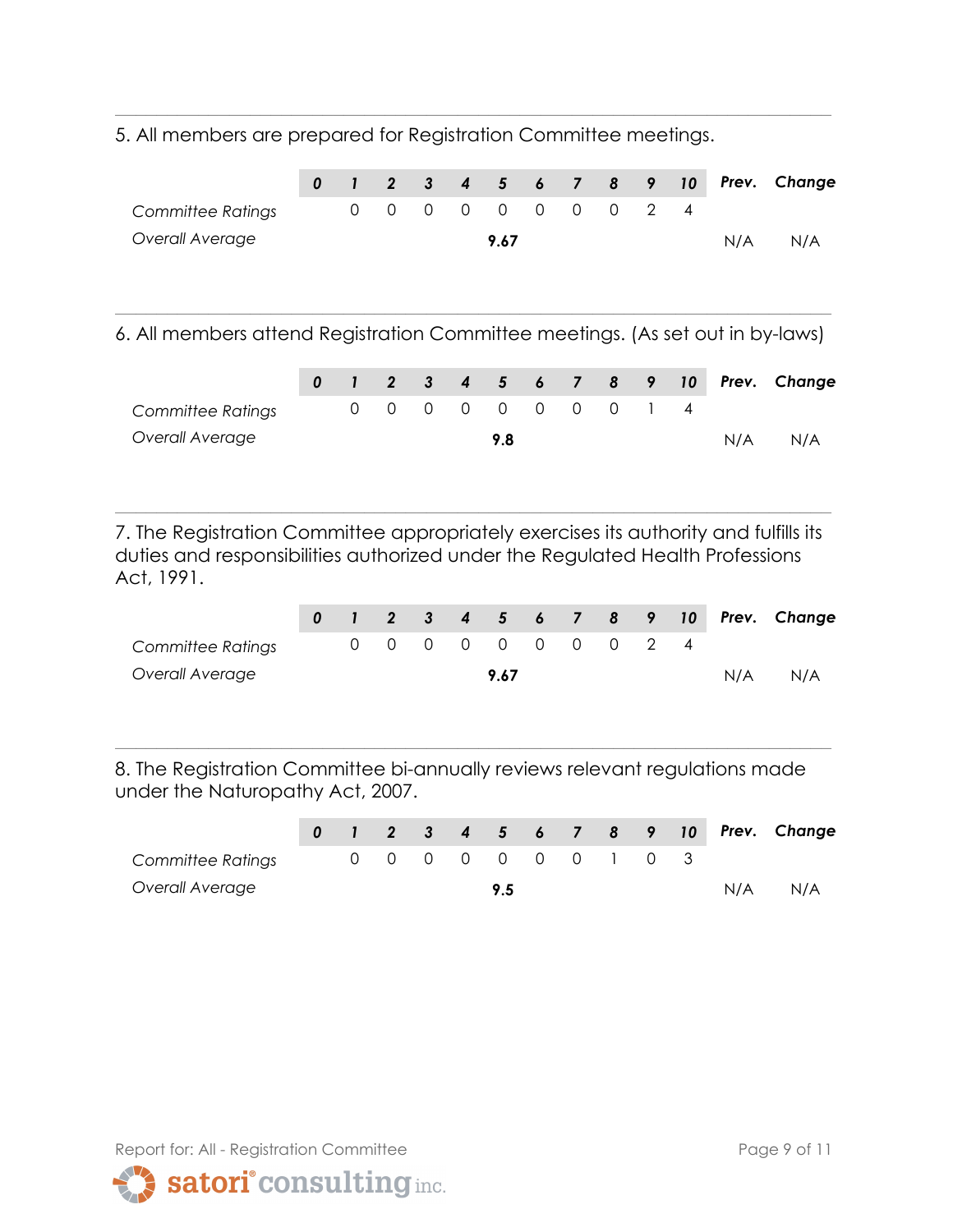9. Annually reviews all program policies and related procedures and appropriately report outcome to Council.

|                   |  |  |                     |  |  |     | 0 1 2 3 4 5 6 7 8 9 10 Prev. Change |
|-------------------|--|--|---------------------|--|--|-----|-------------------------------------|
| Committee Ratings |  |  | 0 0 0 0 0 0 0 1 1 4 |  |  |     |                                     |
| Overall Average   |  |  | 9.5                 |  |  | N/A | N/A                                 |
|                   |  |  |                     |  |  |     |                                     |

**\_\_\_\_\_\_\_\_\_\_\_\_\_\_\_\_\_\_\_\_\_\_\_\_\_\_\_\_\_\_\_\_\_\_\_\_\_\_\_\_\_\_\_\_\_\_\_\_\_\_\_\_\_\_\_\_\_\_\_\_\_\_\_\_\_\_\_\_\_**

**\_\_\_\_\_\_\_\_\_\_\_\_\_\_\_\_\_\_\_\_\_\_\_\_\_\_\_\_\_\_\_\_\_\_\_\_\_\_\_\_\_\_\_\_\_\_\_\_\_\_\_\_\_\_\_\_\_\_\_\_\_\_\_\_\_\_\_\_\_**

10. The Registration Committee fully understands the College's registration process to appropriately advise or make recommendations relative to its policies and procedures.

|                   |  |  |                     |  |  |     | 0 1 2 3 4 5 6 7 8 9 10 Prev. Change |
|-------------------|--|--|---------------------|--|--|-----|-------------------------------------|
| Committee Ratings |  |  | 0 0 0 0 0 0 0 1 1 4 |  |  |     |                                     |
| Overall Average   |  |  | 9.5                 |  |  | N/A | N/A                                 |

11. The Registration Committee has the requisite knowledge to fully consider applications that fall outside the normal application process (i.e. referred by Registrar etc.).

**\_\_\_\_\_\_\_\_\_\_\_\_\_\_\_\_\_\_\_\_\_\_\_\_\_\_\_\_\_\_\_\_\_\_\_\_\_\_\_\_\_\_\_\_\_\_\_\_\_\_\_\_\_\_\_\_\_\_\_\_\_\_\_\_\_\_\_\_\_**

|                   |  |  |                     |  |  |     | 0 1 2 3 4 5 6 7 8 9 10 Prev. Change |
|-------------------|--|--|---------------------|--|--|-----|-------------------------------------|
| Committee Ratings |  |  | 0 0 0 0 0 0 0 1 1 4 |  |  |     |                                     |
| Overall Average   |  |  | 9.5                 |  |  | N/A | N/A                                 |

12. Please provide any additional feedback about the Registration Committee that you would like to share.

**\_\_\_\_\_\_\_\_\_\_\_\_\_\_\_\_\_\_\_\_\_\_\_\_\_\_\_\_\_\_\_\_\_\_\_\_\_\_\_\_\_\_\_\_\_\_\_\_\_\_\_\_\_\_\_\_\_\_\_\_\_\_\_\_\_\_\_\_\_**

**■**

- The Registration Committee relies highly on the College staff for all information.
- There weren't any questions about Erica Laugalys, so I wanted to mention here that the registration committee would be lost without her direction. She is the foundation and contributions invaluable. Also, Tuyen Le, Sahrish Ali, and Maryam Katozian are wonderful and their hard work in organizing, summarizing and emailing makes this committee a success.
- Well organized committee ; all members actively participate

Report for: All - Registration Committee **Page 10 of 11** and 10 of 11